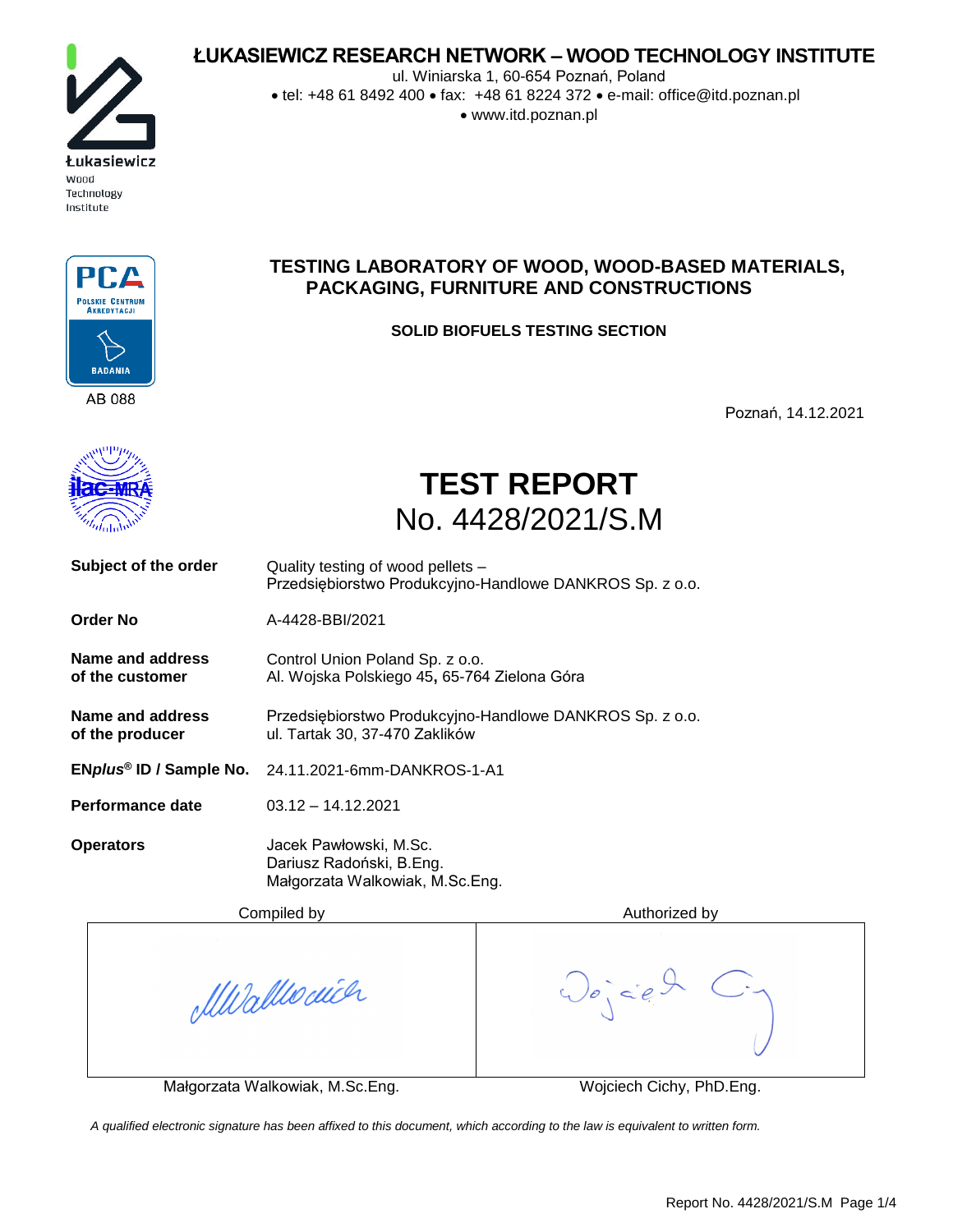#### **1. IDENTIFICATION (DESCRIPTION OF TEST SAMPLE)**

The object of the assessment was the sample of solid biofuels in the form of pellets with diameter of 6 mm, described by the customer as pellets produced from chemically untreated by-products and residues from the wood processing industry.

Sample number: 24.11.2021-6mm-DANKROS-1-A1.

Identification number: A-4428-BBI/2021.

### **2. DELIVERY DATE OF TESTED SUBJECTS**

The sample was taken by the customer and delivered to the laboratory on 1<sup>st</sup> December 2021.

## **3. TEST METHODS**

- EN ISO 14780:2017-07 Solid biofuels Sample preparation (Method 16M)
- EN ISO 18134-2:2015-11 Solid biofuels Determination of moisture content Oven dry method Part 2: Total moisture Simplified method (Method 1M)
- EN ISO 18134-3:2015-11 Solid biofuels Determination of moisture content Oven dry method Part 3: Moisture in general analysis sample (Method 1M)
- EN ISO 18122:2016-01 Solid biofuels Determination of ash content (Method 2M)
- EN ISO 17828:2016-02 Solid biofuels Determination of bulk density (Method 4M)
- EN ISO 18125:2017-07 Solid biofuels Determination of calorific value (Method 6M)
- EN ISO 16948:2015-07 Solid biofuels Determination of total content of carbon, hydrogen and nitrogen (Method 7M)
- EN ISO 16994:2015-06 Solid biofuels Determination of total content of sulfur and chlorine (Method 8M)
- EN ISO 18846:2016 Solid biofuels Determination of fines content in quantities of pellets (Method 9M)
- EN ISO 17831-1:2016-02 Solid biofuels Determination of mechanical durability of pellets and briquettes Part 1: Pellets (Method 10M)
- EN ISO 17829:2016-02 Solid biofuels Determination of length and diameter of pellets (Method 11M)
- EN ISO 16968:2015-07 Solid biofuels Determination of minor elements (Method 13M)
- EN ISO 21404:2020-8 Solid biofuels Determination of ash melting behaviour (14M Method)

#### **4. EQUIPMENT OF THE TEST STANDS (elementary)**

| No. | Name                                                                                | <b>Type</b>       | Producer                    | Lab.No. |
|-----|-------------------------------------------------------------------------------------|-------------------|-----------------------------|---------|
| 1.  | Analytical balance                                                                  | LE26P-0CE         | <b>SARTORIUS</b>            | M7/2    |
| 2.  | Analytical balance                                                                  | CPA225D-0CE       | <b>SARTORIUS</b>            | M8/57   |
| 3.  | Laboratory drier                                                                    | Redline RF115     | <b>BINDER</b>               | M1/47   |
| 4.  | Calorimeter                                                                         | C6000             | <b>IKA</b>                  | M6/83   |
| 5.  | Elemental analyzer                                                                  | Flash EA 1112     | THERMO ELECTRON CORPORATION | M7/8    |
| 6.  | Furnace                                                                             | FCF 7SM/pl        | <b>CZYLOK</b>               | M2/4    |
| 7.  | Ionic chromatograph                                                                 | ICS-1100          | <b>THERMO SCIENTIFIC</b>    | M8/54   |
| 8.  | Laboratory balance                                                                  | PS 6000/C/2       | <b>RADWAG</b>               | M3/50   |
| 9.  | Laboratory balance                                                                  | WLC 6/F1/R        | <b>RADWAG</b>               | M9/46   |
| 10. | Pellets durability tester                                                           | TUMBLER 3000      | BIOENERGY ANLAGENPLANUNG    | M10/42  |
| 11. | Sieve 3.15 mm                                                                       |                   | <b>RETSCH</b>               | M9/34   |
| 12. | Caliper                                                                             | SD-10             | <b>BAKER</b>                | M3/14   |
| 13. | Microwave oven                                                                      | MARS <sub>6</sub> | <b>CEM CORPORATION</b>      | M13/80  |
| 14. | <b>Atomic Absorption Spectrometer</b>                                               | <b>280FS AA</b>   | AGILENT TECHNOLOGIES        | M13/66  |
| 15. | Atomic Absorption Spectrometer                                                      | 280Ze AA          | AGILENT TECHNOLOGIES        | M13/67  |
| 16. | Mercury analyzer                                                                    | DMA80             | Milestone                   | M13/117 |
| 17. | System for determination of characteristic<br>temperatures of ash melting behaviour | PR-37/1600        | Radio Research Institute    | M14/88  |
| 18. | Sieve 0.075 mm                                                                      |                   | <b>ATEST</b>                | M14/91  |

#### **5. TESTS RESULTS**

Tests results are presented in record No 1/4428/2021.

#### **6. DECLARATION**

The test results refer only to the sample and do not necessarily mean that similar products or seemingly identical have the same properties.

The Test Report cannot be copied in parts, only in its entirety.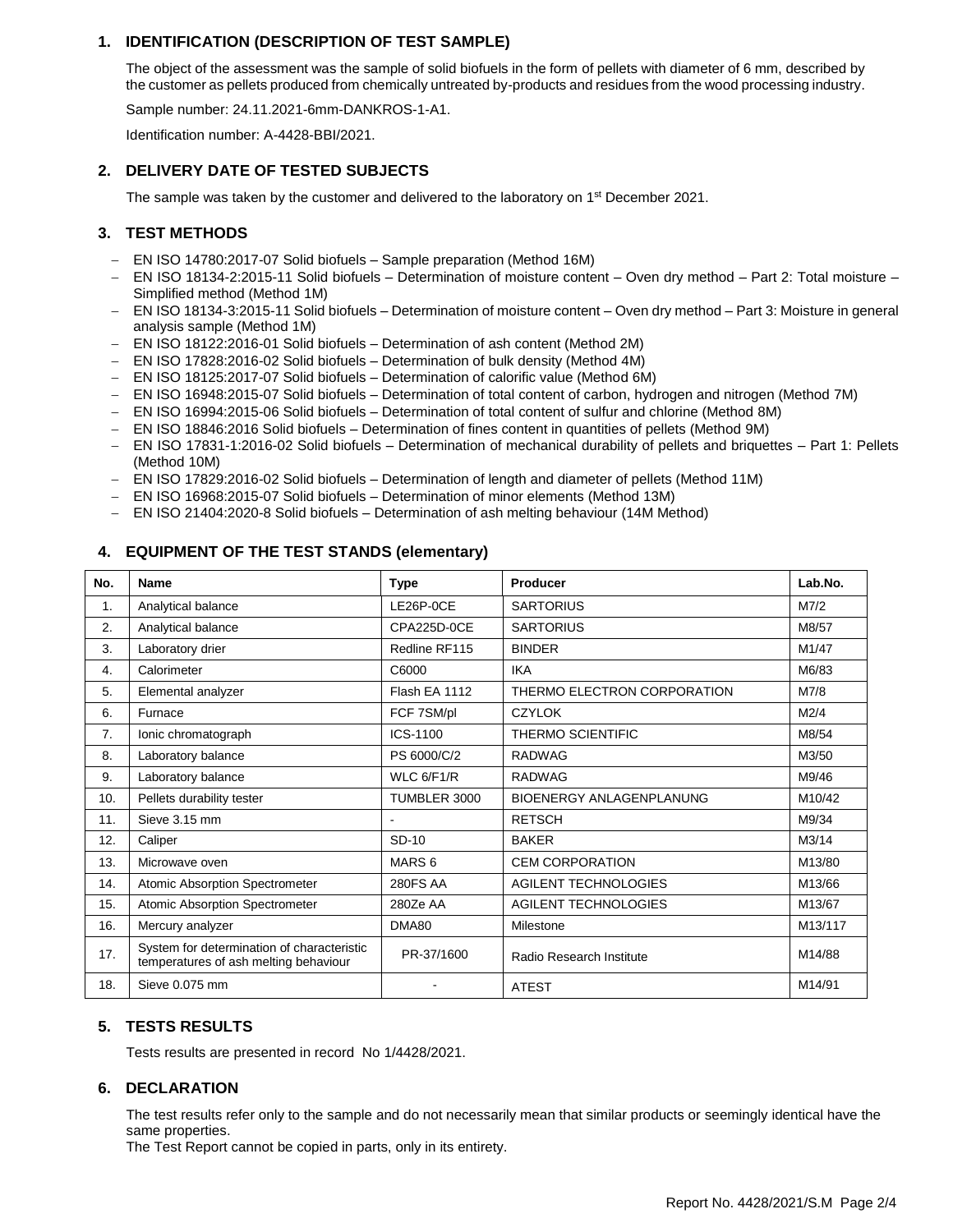# **Record No. 1/4428/2021**

**Sample name:** Wood pellets<br> **Name of Producer:** Przedsiębiors Przedsiębiorstwo Produkcyjno-Handlowe DANKROS Sp. z o.o. ul. Tartak 30, 37-470 Zaklików **EN***plus***® ID/sample No.:** 24.11.2021-6mm-DANKROS-1-A1

| Origin:                                                             | 1. Woody biomass      |                                                                                          |                                      |                                                                           |             |            |
|---------------------------------------------------------------------|-----------------------|------------------------------------------------------------------------------------------|--------------------------------------|---------------------------------------------------------------------------|-------------|------------|
| <b>Traded form:</b>                                                 | Wood pellets          |                                                                                          |                                      |                                                                           |             |            |
| <b>Classification of origin according to</b><br>EN ISO 17225-1:2014 |                       | 1.2.1 Chemically untreated by-products and residues<br>from the wood processing industry |                                      |                                                                           |             |            |
| <b>Parameter</b>                                                    | Unit                  | Value                                                                                    | <b>Uncertainty</b><br>$\mathbb{H}^1$ | Threshold value acc. to<br><b>ENplus® Handbook, Part 3</b><br>version 3.0 |             |            |
|                                                                     |                       |                                                                                          |                                      | A1                                                                        | A2          | B          |
| <b>Diameter</b>                                                     | mm                    | 6.1                                                                                      | 0.1                                  | $6 \pm 1$ or $8 \pm 1$                                                    |             |            |
| Length                                                              | mm                    | 21.5                                                                                     | 11.6                                 | $3.15 < L \leq 40$                                                        |             |            |
| Moisture                                                            | $W-%$ ar              | 6.99                                                                                     | 0.25                                 | $\leq 10$                                                                 |             |            |
| Ash                                                                 | $W-%$ d               | 0.37                                                                                     | 0.02                                 | $\leq 0.7$                                                                | $\leq 1.2$  | $\leq 2.0$ |
| Mechanical durability                                               | $W-%$ ar              | 98.6                                                                                     | 0.1                                  | $ \geq 97.5$<br>$ \geq 98.0$                                              |             |            |
| Fines $(3.15 \text{ mm})$                                           | $W-%$ ar              | 0.19                                                                                     | 0.02                                 | $\leq$ 1.0 (< 0.5%) <sup>4</sup>                                          |             |            |
| Gross calorific value                                               | MJ/kg <sub>d</sub>    | 20.66                                                                                    | 0.09                                 |                                                                           |             |            |
| Net calorific value                                                 | MJ/kg ar<br>kWh/kg ar | 17.72<br>4.92                                                                            | 0.10<br>0.03                         | $\geq$ 16.5<br>$\geq 4.6$                                                 |             |            |
| <b>Bulk density</b>                                                 | $kg/m3$ ar            | 654                                                                                      | 13                                   | 600 $\le$ BD $\le$ 750                                                    |             |            |
| Carbon                                                              | $W-96d$               | 50.46                                                                                    | 0.47                                 | ä,                                                                        |             |            |
| Hydrogen                                                            | $W-$ % d              | 6.51                                                                                     | 0.13                                 | ٠                                                                         |             |            |
| Nitrogen                                                            | $W-$ % d              | 0.11                                                                                     | 0.01                                 | $\leq 0.3$<br>$\leq 1.0$<br>$\leq 0.5$                                    |             |            |
| Sulfur                                                              | $W-%d$                | 0.0081                                                                                   | 0.0003                               | < 0.04                                                                    | $\leq 0.05$ |            |
| Chlorine                                                            | $W-%d$                | 0.013                                                                                    | 0.001                                | $\leq 0.02$<br>$\leq 0.03$                                                |             |            |